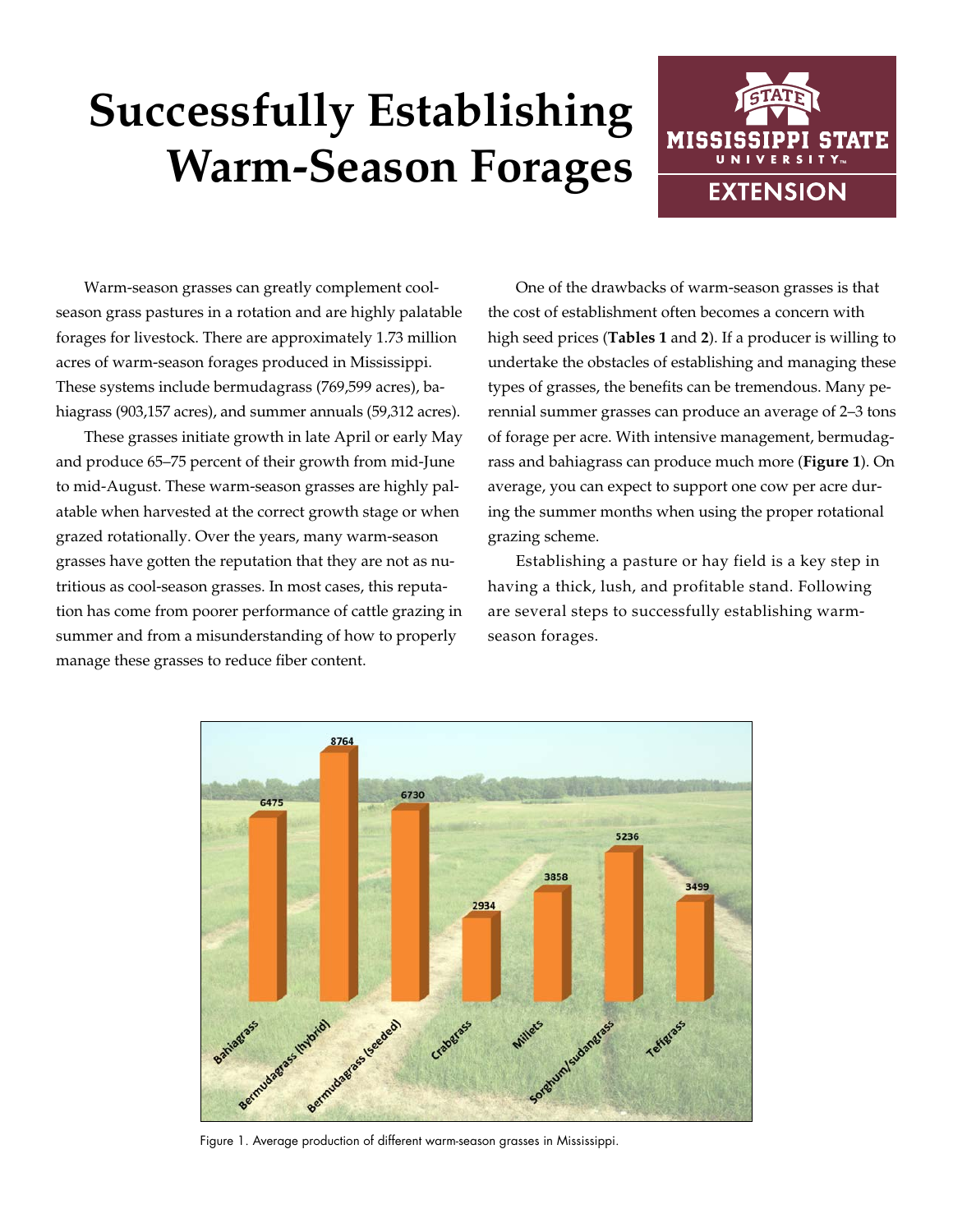**Table 1. Estimated average seed cost per acre for establishment of warm-season perennial forage crops.\***

|                                                                                                                                                                              |                         | Cost                                                                                                  |                                                                                                                    |  |
|------------------------------------------------------------------------------------------------------------------------------------------------------------------------------|-------------------------|-------------------------------------------------------------------------------------------------------|--------------------------------------------------------------------------------------------------------------------|--|
| <b>Forage species</b>                                                                                                                                                        | Seeding<br>rate (lb/ac) | \$/lb                                                                                                 | \$/ac                                                                                                              |  |
| <b>Bahiagrass</b>                                                                                                                                                            |                         |                                                                                                       |                                                                                                                    |  |
| Argentine<br>Pensacola<br>TifQuik<br>Tifton 9<br>UF-Riata                                                                                                                    | 20                      | 4.15<br>3.42<br>6.78<br>4.98<br>5.00                                                                  | 82.93<br>68.40<br>135.53<br>99.50<br>100.00                                                                        |  |
| Bermudagrass, hybrid                                                                                                                                                         |                         |                                                                                                       |                                                                                                                    |  |
| Tifton 44<br>Tifton 85<br>Sumrall 007<br>Alicia                                                                                                                              | 40 bu                   |                                                                                                       | 110.00<br>110.00<br>110.00<br>110.00                                                                               |  |
| Bermudagrass, seeded                                                                                                                                                         |                         |                                                                                                       |                                                                                                                    |  |
| Cheyenne II<br>Common (hulled)<br>Common (unhulled)<br>Cowboy<br>Giant<br>Laredo<br>Mohawk<br>Pasto Rico<br>Ranchero Frio<br>Sahara<br>Sungrazer+<br>Texas Tough<br>Wrangler | 10                      | 11.18<br>6.75<br>5.42<br>9.00<br>9.43<br>8.00<br>7.57<br>6.37<br>9.28<br>4.70<br>8.00<br>9.50<br>6.38 | 111.77<br>67.50<br>54.17<br>90.00<br>94.33<br>80.00<br>75.67<br>63.70<br>92.80<br>47.00<br>80.00<br>95.00<br>63.80 |  |
| Lespedeza                                                                                                                                                                    |                         |                                                                                                       |                                                                                                                    |  |
| AU Grazer<br>Korean (hulled)<br>Korean (unhulled)<br>Sericea (hulled)<br>Sericea (unhulled)                                                                                  | 30                      | 7.20<br>5.95<br>2.96<br>5.90<br>4.75                                                                  | 216.00<br>178.50<br>88.80<br>177.00<br>142.50                                                                      |  |

\*Establishment cost does not include fertilizer, land preparation, herbicides, and labor. Prices may vary by region.

Note: The names and trademarks of the cultivars mentioned in this publication are **not endorsed** by the Mississippi State University Extension Service forage program. They are mentioned for educational purposes only. Producers should look at variety trials for their area to determine which varieties are best suited for forage production.

### **Nutrient Management**

An excellent stand begins with good soil preparation. The first step is to obtain an accurate soil sample and improve soil conditions accordingly. Do this 6 months before you plan to plant. Apply lime and fertilizer according to soil test recommendations. Lime should be applied 6 months before planting, while phosphorous and potassium can be applied at planting time. New pastures or hay fields will benefit from an application of nitrogen at 3–4 weeks after planting. In the case of sprigged hybrid bermudagrass, nitrogen should not be applied until 40 days

#### **Table 2. Estimated average seed cost per acre for establishment of warm-season annual forage crops.\***

|                                                                                                                                                                                 |                         | Cost                                         |                                                    |  |  |  |  |
|---------------------------------------------------------------------------------------------------------------------------------------------------------------------------------|-------------------------|----------------------------------------------|----------------------------------------------------|--|--|--|--|
| <b>Forage species</b>                                                                                                                                                           | Seeding<br>rate (lb/ac) | \$/lb                                        | $S/\alpha c$                                       |  |  |  |  |
| Crabgrass                                                                                                                                                                       |                         |                                              |                                                    |  |  |  |  |
| Quick-N-Big<br><b>Red River</b>                                                                                                                                                 | 10                      | 11.20<br>11.20                               | 112.00<br>112.00                                   |  |  |  |  |
| <b>Millet</b>                                                                                                                                                                   |                         |                                              |                                                    |  |  |  |  |
| <b>Brown Top</b><br>German Foxtail<br>Japanesse<br>Pearl<br>Proso                                                                                                               | 30                      | 1.00<br>1.04<br>1.08<br>1.16<br>0.90         | 30.00<br>31.20<br>32.40<br>34.80<br>26.85          |  |  |  |  |
| Sudangrass, sorghum/sudangrass                                                                                                                                                  |                         |                                              |                                                    |  |  |  |  |
| BMR sorghum sudan<br>Milo or grain sorghum<br>Piper sudangrass<br>ProMax BMR Hybrid<br>Sudangrass<br>Red Top Forage Sorghum<br>Hybrid<br>Sorghum Sudan Hybrid<br>(Spec. Effort) | 30                      | 1.08<br>0.44<br>1.04<br>1.72<br>1.12<br>0.80 | 32.40<br>13.20<br>31.20<br>51.60<br>33.60<br>24.00 |  |  |  |  |
| <b>Teffgrass</b>                                                                                                                                                                |                         |                                              |                                                    |  |  |  |  |
| Tiffany Teff (coated)<br>Tiffany Teff (uncoated)                                                                                                                                | 10                      | 3.77<br>3.84                                 | 37.67<br>38.40                                     |  |  |  |  |

\*Establishment cost does not include fertilizer, land preparation, herbicides, and labor. Prices may vary by region.

Note: The names and trademarks of the cultivars mentioned in this publication are **not endorsed** by the Mississippi State University Extension Service forage program. They are mentioned for educational purposes only. Producers should look at variety trials for their area to determine which varieties are best suited for forage production.

after planting to help increase the number of runners and increase canopy cover. Successive applications of fertilizer will prolong the life and improve the performance of the new stand.

### **Good Seedbed Preparation**

Most warm-season forages require a well-prepared and firm seedbed because some species tend to have poor germination. Planting depth is also an important component of successful establishment. Large-seeded forage crops such as sorghum can be planted deeper than small-seeded forages such as common bermudagrass or teffgrass. A nonselective herbicide to reduce competition might be necessary if you use a no-till drill. These species should be planted from late April to late June or from late August to early September (bahiagrass and bermudagrass only and when there is no late intended use of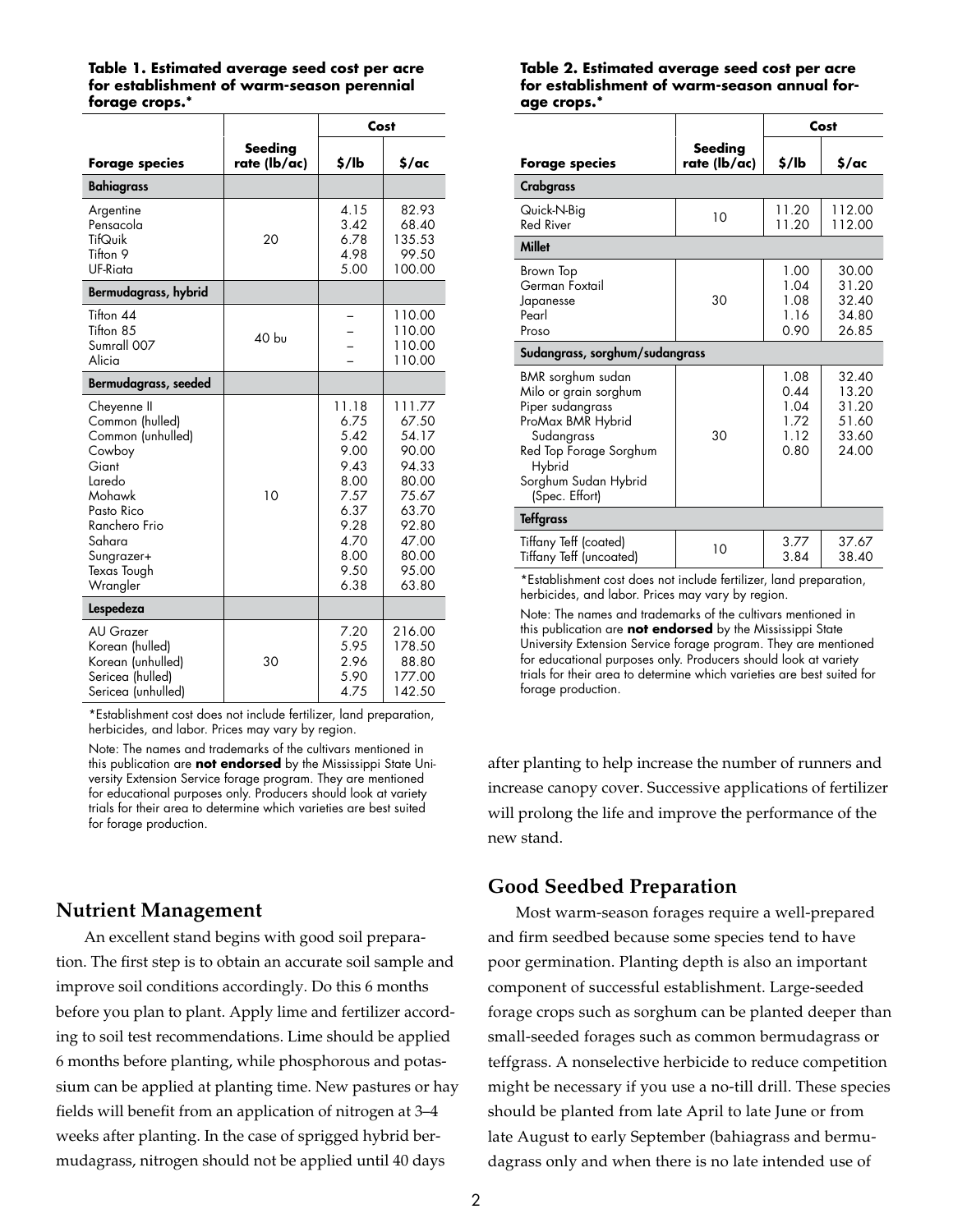the pasture). Hybrid bermudagrass is not recommended to be sprigged past mid-August. Check with your local Extension office for the best seeding times in your area to ensure a successful planting.

## **Species Selection and Seed Quality**

Select species that are suitable for the desired yield and persistence based on soil, nutrients, environmental conditions, and intended use (**Tables 1** and **2**). After you have determined what forage species to plant, purchase a variety that will meet the needs of your intended use. It is important to buy high-quality seed—"bargain" or "cheap" seeds often are not high quality.

Pay attention to the germination percentage and purity of the seed. A quality warm-season seed has more than 70 percent germination and 90 percent purity. Certified seed must have this information on the seed label. If buying seed in bulk from your local co-op, always request this information. Sowing poor-quality seed may require reseeding, which doubles the expense and could cause a loss in yield potential during the establishment year. It is also important to note that seeds might have a coating, which could account for up to 34 percent of the seed weight. It is important to account for seed coating when calculating seeding rate. For example, let's say that teffgrass is recommended to be planted at 8 pounds per acre. The cost of

raw/uncoated seed is \$3.84 per pound. The seed cost per acre will be \$30.72. If the seed contains 34 percent coating, the seeding rate increases to 11 pounds per acre. The coated seed cost is \$3.77 per pound. Now the seed cost per acre is \$41.47.

#### **Maintenance**

Do not make the mistake of heavily grazing newly established summer forages under the hot and humid conditions in Mississippi. A newly seeded pasture should not be grazed until the plants reach at least 10–12 inches in height, and should be grazed no lower than 3 inches, to keep a vegetative stage of growth. They should be grazed only lightly between early July and late August. This newly seeded stand will not have a very well-developed root system, so it will be pulled out of the ground very easily by the livestock. A rotational grazing management approach should be used to avoid overgrazing and provide the proper rest to the stand. This keeps all the forage at the same uniform, palatable stage of growth, and helps to control many weeds by keeping them from flowering and producing seed. Hay should not be cut until plants have reached 15 inches in height, and nitrogen should be provided with each cut of hay.

After establishment, pH and fertilizer levels need to be maintained in the stand. Get a soil test every 2–3 years

| <b>Species</b> | Seedling <sup>1</sup><br>vigor | Soil<br>acidity | Poor<br>drainage | <b>Drought</b> | Grazing<br>pressure |
|----------------|--------------------------------|-----------------|------------------|----------------|---------------------|
| Annual         |                                |                 |                  |                |                     |
| Crabgrass      | G                              | G               | P                | F              | E                   |
| Lespedeza      | F                              | E               | F                | G              | G                   |
| Pearl millet   | E                              | E               | P                | Ε              | F                   |
| Sorghum        | G                              | P               | P                | F              | F                   |
| Sorghum-sudan  | F                              | P               | F                | G              | F                   |
| Perennial      |                                |                 |                  |                |                     |
| Bahiagrass     | P                              | E               | G                | F              | E                   |
| Bermudagrass   | F                              | E               | P                | F              | E                   |
| Dallisgrass    | P                              | F               | E                | G              | G                   |
| Johnsongrass   | G                              | F               | E                | G              | P                   |

**Table 3. Seedling vigor and tolerance of warm-season grasses to site characteristics and grazing pressure.**

1Seedling vigor is the potential for rapid uniform emergence and development of normal seedlings under a wide range of environmental conditions.

E = Excellent; G = Good; F = Fair; P = Poor

Source: Ball et al., 2002.